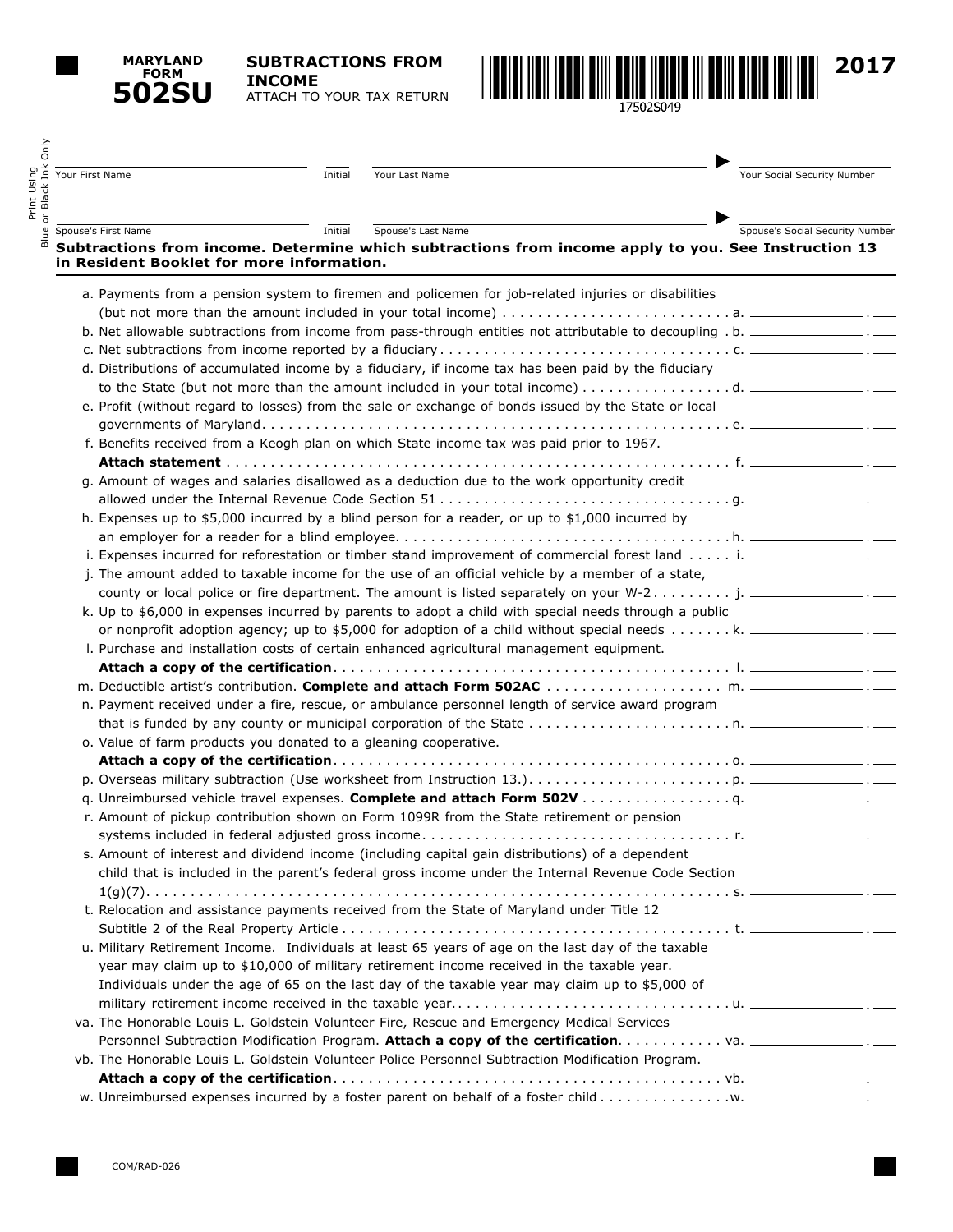

**SUBTRACTIONS FROM INCOME** ATTACH TO YOUR TAX RETURN



Page 2 **2017**

| NAME | SSN                                                                                                                                                                                                                                                                                                                                |  |
|------|------------------------------------------------------------------------------------------------------------------------------------------------------------------------------------------------------------------------------------------------------------------------------------------------------------------------------------|--|
|      |                                                                                                                                                                                                                                                                                                                                    |  |
|      | xa. Up to \$2,500 per contract purchased for advanced tuition payments made to the Maryland                                                                                                                                                                                                                                        |  |
|      |                                                                                                                                                                                                                                                                                                                                    |  |
|      | xb. Up to \$2,500 per account contributor per beneficiary of the total of all amounts contributed to                                                                                                                                                                                                                               |  |
|      | investment accounts under the Maryland College Investment Plan and Maryland Broker-Dealer                                                                                                                                                                                                                                          |  |
|      |                                                                                                                                                                                                                                                                                                                                    |  |
|      | xc. Any amount included in federal adjusted gross income as a result of a distribution to a designated                                                                                                                                                                                                                             |  |
|      | beneficiary from a Maryland ABLE account, unless it is a refund or non-qualified distribution $\dots$ xc. $\_\_$                                                                                                                                                                                                                   |  |
|      | xd. Up to \$2,500 per ABLE account contributor per beneficiary of the total of all amounts contributed                                                                                                                                                                                                                             |  |
|      |                                                                                                                                                                                                                                                                                                                                    |  |
|      | xe. An amount included in federal adjusted gross income contributed by the State into an investment                                                                                                                                                                                                                                |  |
|      |                                                                                                                                                                                                                                                                                                                                    |  |
|      | y. Any income that is related to tangible or intangible property that was seized, misappropriated or                                                                                                                                                                                                                               |  |
|      |                                                                                                                                                                                                                                                                                                                                    |  |
|      | z. Expenses incurred to buy and install handrails in an existing elevator in a qualified healthcare                                                                                                                                                                                                                                |  |
|      |                                                                                                                                                                                                                                                                                                                                    |  |
|      | aa. Payments from a pension system to the surviving spouse or other beneficiary of a law                                                                                                                                                                                                                                           |  |
|      | enforcement officer or firefighter whose death arises out of or in the course of their employment aa. __________________.                                                                                                                                                                                                          |  |
|      |                                                                                                                                                                                                                                                                                                                                    |  |
|      | bb. Net subtraction modification to Maryland taxable income when claiming the federal depreciation                                                                                                                                                                                                                                 |  |
|      | allowances from which the State of Maryland has decoupled. Complete and attach Form                                                                                                                                                                                                                                                |  |
|      |                                                                                                                                                                                                                                                                                                                                    |  |
|      | cc. Net subtraction modification to Maryland taxable income when using the federal special 5-year                                                                                                                                                                                                                                  |  |
|      | carryback period for a net operating loss under federal law compared to Maryland taxable income                                                                                                                                                                                                                                    |  |
|      | without regard to federal provisions. Complete and attach Form 500DM.                                                                                                                                                                                                                                                              |  |
|      |                                                                                                                                                                                                                                                                                                                                    |  |
|      | cd. Net subtraction modification to Maryland taxable income resulting from the federal ratable                                                                                                                                                                                                                                     |  |
|      | inclusion of deferred income arising from business indebtedness discharged by reacquisition of                                                                                                                                                                                                                                     |  |
|      |                                                                                                                                                                                                                                                                                                                                    |  |
|      | dd. Income derived within arts and entertainment district(s) by a qualifying residing artist.                                                                                                                                                                                                                                      |  |
|      |                                                                                                                                                                                                                                                                                                                                    |  |
|      | dm. Net subtraction modification from multiple decoupling provisions. Complete and attach Form                                                                                                                                                                                                                                     |  |
|      |                                                                                                                                                                                                                                                                                                                                    |  |
|      | dp. Net subtraction decoupling modification from a pass-through entity. Complete and attach                                                                                                                                                                                                                                        |  |
|      |                                                                                                                                                                                                                                                                                                                                    |  |
|      | ee. Amount received as a grant under the Solar Energy Grant Program administered by the Maryland                                                                                                                                                                                                                                   |  |
|      | Energy Administration but not more than the amount included in your total income ee. _____                                                                                                                                                                                                                                         |  |
|      | ff. Amount of the cost difference between a conventional on-site sewage disposal system and a                                                                                                                                                                                                                                      |  |
|      | system that utilizes nitrogen removal technology, for which the Department of Environment's                                                                                                                                                                                                                                        |  |
|      |                                                                                                                                                                                                                                                                                                                                    |  |
|      | hh. Net subtraction to adjust phase out of exemptions as a result of including U.S. obligations in                                                                                                                                                                                                                                 |  |
|      |                                                                                                                                                                                                                                                                                                                                    |  |
|      | ii. Interest on any Build America Bond that is included in your federal adjusted gross income. See                                                                                                                                                                                                                                 |  |
|      |                                                                                                                                                                                                                                                                                                                                    |  |
|      | jj. Gain resulting from a payment from the Maryland Department of Transportation as a result of                                                                                                                                                                                                                                    |  |
|      | the acquisition of a portion of the property on which your principal residence is located  jj. $\frac{1}{\sqrt{1-\frac{1}{n}}}\cdot\frac{1}{\sqrt{1-\frac{1}{n}}}\cdot\frac{1}{\sqrt{1-\frac{1}{n}}}\cdot\frac{1}{\sqrt{1-\frac{1}{n}}}\cdot\frac{1}{\sqrt{1-\frac{1}{n}}}\cdot\frac{1}{\sqrt{1-\frac{1}{n}}}\cdot\frac{1}{\sqrt{$ |  |
|      | kk. Qualified conservation program expenses up to \$500 for an application approved by the                                                                                                                                                                                                                                         |  |
|      | Department of Natural Resources to enter into a Forest Conservation and Management Plan kk. ___________________.                                                                                                                                                                                                                   |  |
|      | II. Payment received as a result of a foreclosure settlement negotiated by the Maryland Attorney                                                                                                                                                                                                                                   |  |
|      |                                                                                                                                                                                                                                                                                                                                    |  |
|      | mm. Amount received by a claimant for noneconomic damages as a result of a claim of unlawful                                                                                                                                                                                                                                       |  |
|      |                                                                                                                                                                                                                                                                                                                                    |  |